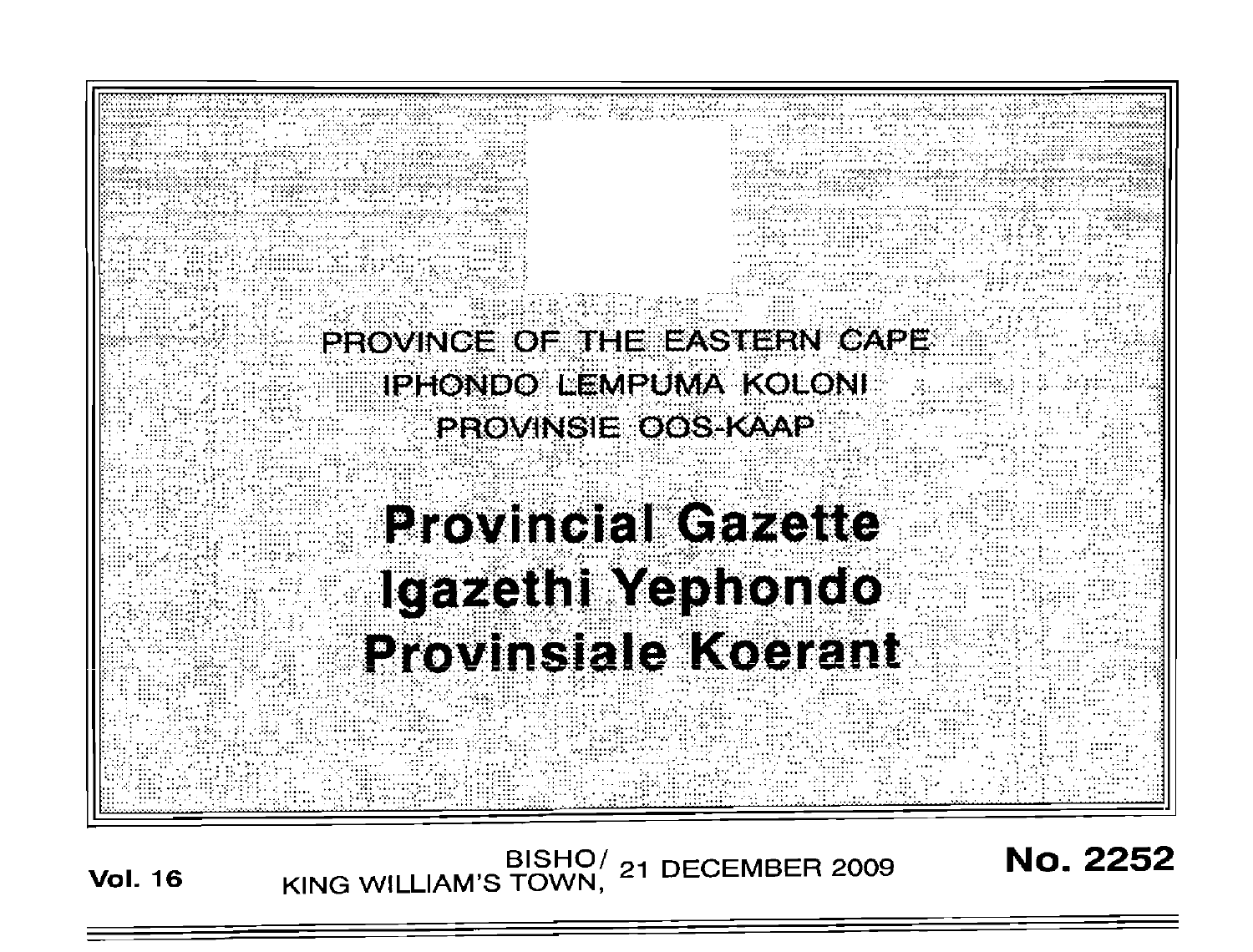No.

# IMPORTANT NOTICE

The Government Printing Works will not be held responsible for faxed documents not received due to errors on the fax machine or faxes received which are unclear or incomplete. Please be advised that an "OK" slip, received from a fax machine, will not be accepted as proof that documents were received by the GPW for printing. If documents are faxed to the GPW it will be the sender's responsibility to phone and confirm that the documents were received in good order.

Furthermore the Government Printing Works will also not be held responsible for cancellations and amendments which have not been done on original documents received from clients.

# CONTENTS ·INHOUD

GENERAL NOTICES

Page Gazette No. No.

| 427 Nyandeni Local Municipality: Application for extension of validity for a middle income township: Libode Extension |      |
|-----------------------------------------------------------------------------------------------------------------------|------|
|                                                                                                                       | 2252 |
|                                                                                                                       | 2252 |